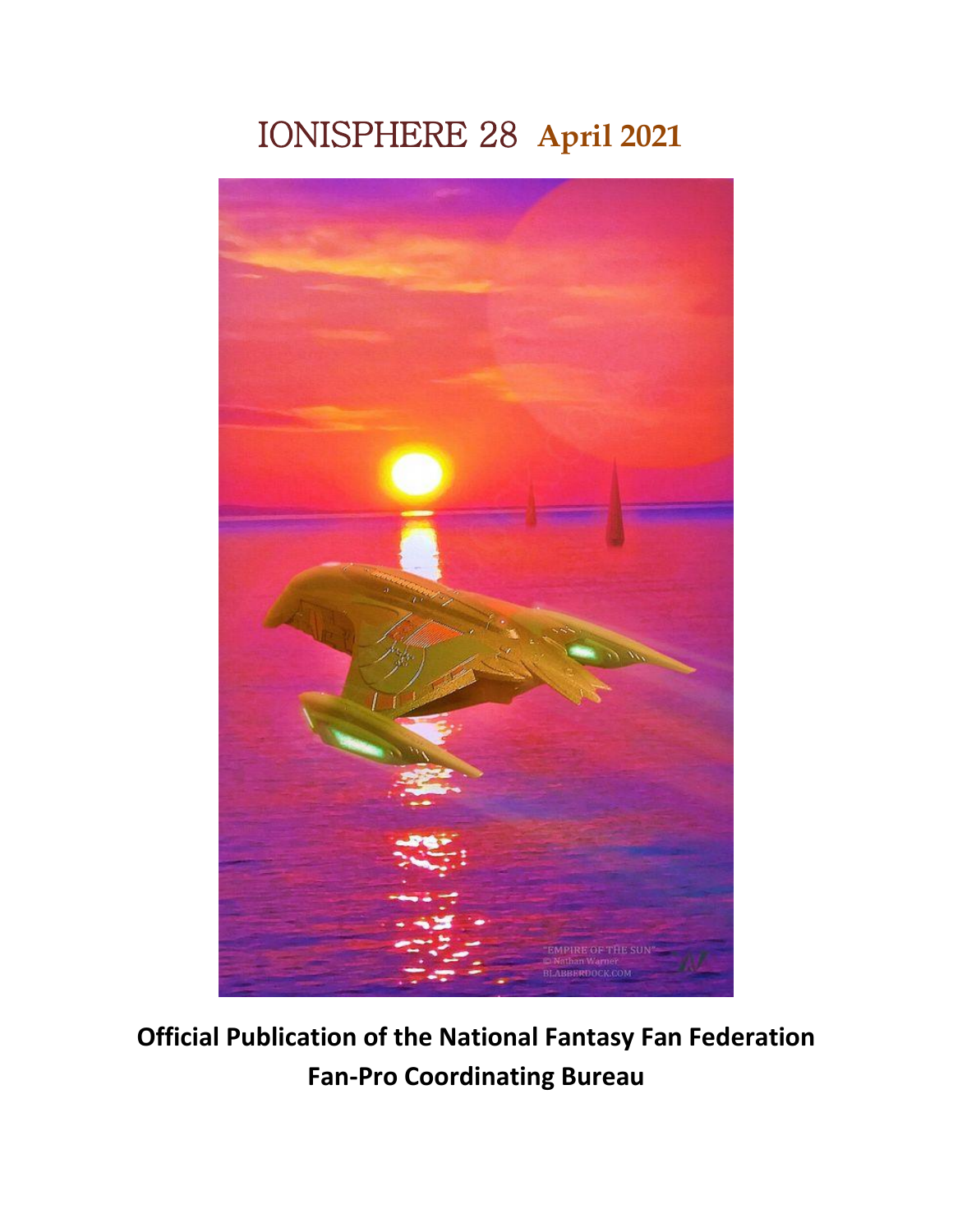### **IONISPHERE'S editor is bureau head JOHN THIEL, 30 N. 19th Street, Lafayette, Indiana 47904,** kinethiel@mymetronet.net

#### Ionisphere is a bi-monthly fanzine distributed by the N3F.

Published for the National Fantasy Fan Federation (N3F). To join or renew, use the membership form at http://n3f.org/join/membership-form/ to provide your name and whichever address you use to receive zines. Membership with The National Fantasy Fan (TNFF) via paper mail are \$18; memberships with TNFF via email are \$6. Zines other than TNFF are email only. Additional memberships at the address of a current dues-paying member are \$4. Public memberships are free. Send payments to Kevin Trainor, PO Box 143, Tonopah, Nevada 89049. Pay online at N3F.org. Our PayPal contact is treasurer@n3f.org.

#### **STAFF**



JEFFERSON SWYCAFFER, PO Box 15373, San Diego, CA 92175-5373, abontides@gmail.com JEFFREY REDMOND, 1335 Beechwood NE, Grand Rapids, MI 49505-3830, redmondjeff@hotmail.com JON SWARTZ, 12115 Missel Thrush Court, Austin, TX 78750, jon\_swartz@hotmail.com HEATH ROW, 4367 Globe Avenue, Culver City, CA 90230, kalel@well.com JOHN POLSELLI, 264 Chestnut Hill Road, Chepachet, RI 02814.

#### **CONTENTS**

Cover by Nathan Warner, 'Firebird"

Editorial by John Thiel, "Must Man Fight Wars? Why Not Advance?", page 3. Pro Viewpoint, "Fan-Pro Relations" by Jefferson Swycaffer, page 6. Fans and Pros, "Chad Oliver: His Life and Some Personal Reflections" by Jon Swartz, page 9. Behind the Scenes, "Women and Science Fiction" by Jeffrey Redmond, page 12. Letters, page 18.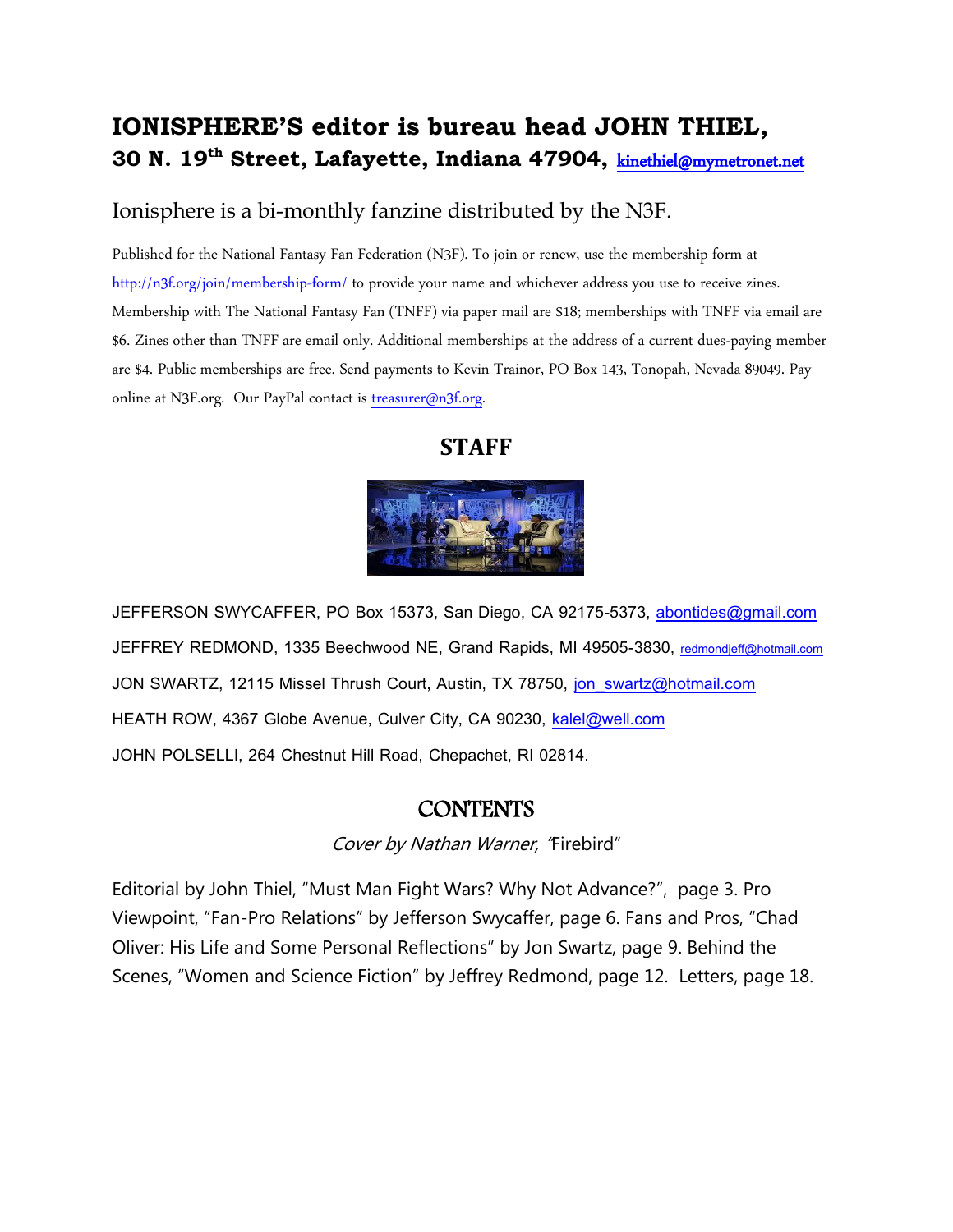#### EDITORIAL



**Must Man Fight Wars? Why Not Advance?**

 When you think of it, a war makes the whole human race look bad. It starts taking up most of the time of those fighting it, who put aside everything else for warfare's sake, and it enlarges to include everybody, or so it seems. If such and such nations are not fighting full warfare at such and such a time, they have been fighting or will start fighting a war at another time, is the general picture. It seems like if somebody does something, somebody else is going to object. And on closer inspection, the objections are valid, but even if they aren't, someone is liable to strike, and there go good intentions.

 What we live in is a warfare world. But there is no sense in adjusting to it. Any adjustments we make should be away from warfare. There is little good to be found in it, and it shows life at its worst. Adapting yourself to warfare is a loss—a loss found in the self. War is not the Truth simply because it is found everywhere and all the time. It tends to be a successful lie.

 How do all these wars start? Are people simply unable to get along with one another for extended periods of time? Is it part of the lot of mankind to be drawn into warfare at intervals? (For some, these aren't intervals; that's places where a warfare condition lasts the length of a lifetime, or where one war rapidly follows another, whereby there are people for which a lifetime consists of warfare. One might check Jefferson Swycaffer's novel REVOLT AND REBIRTH for a look at what that does to people's lives.) It might be that if we look at the kinds of things we're doing now, we'll run across what starts wars in some of our projects and doings which are unpopular, even unendurable to other people…such as assisting in the transportation of slaves, which is what underlay the Civil War in America. We may be assisting in that when we are part of the system which includes such practices. Slavery isn't a good thing, and it results in uprisings and warfare.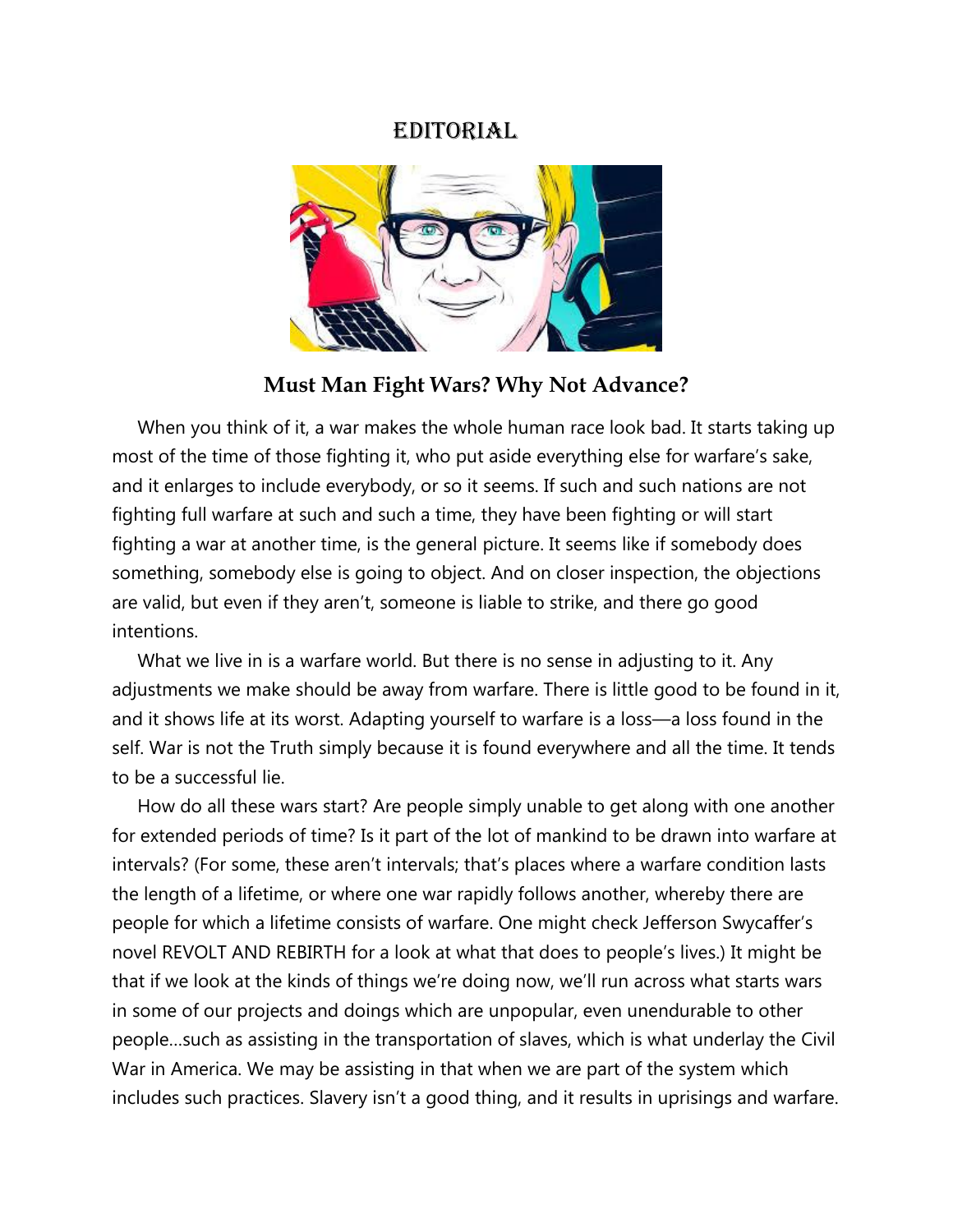What about the "wage slaves" of today? Or present practices like indenturing? People who lead such miserable existences, though, are all ready for drafting, or they might even option for military service to get away from the lives they have been leading. Much of the energy which might be spent in correcting these conditions is, as some have said, expended in warfare.

 We would be better off as individuals if we looked for betterment in our activities, rather than competition and argumentation. The counter-culture is not a very good option. It progresses into strife. Why not keep our culture where it belongs, with ourselves and the people we know and who know us?

 This is where the N3F comes in. There is feuding going on far and wide, and some of it is getting into the NFFF. The new proposal of keeping people out of the NFFF who are only joining to fight is a good one; why foster what might be infiltration? If they have a "cause" behind them, one which runs contrary to the NFFF, the best and easiest thing to do is just keep them out, with possible reviewing of the matter if we have not been correct in our evaluations. They will say that they are being misunderstood if that is a fact, and what caused our misunderstanding of their intentions would be a matter for discussion before they are allowed to enter. If it can be proven that their intentions are not actually negative or bad ones (and they will have the energy to discuss it if their desire to join the organization is real), and these things are discussed with them, they can be brought in.

 Meanwhile let us have our own attitudes be positive and well-oriented ones, looking toward improvement and progress in our goals which are appropriate to the organization. Let's not condemn other fan activity even if it is in disagreement with our own. Live and let live. Science fiction mostly isn't very inspiring, but it is still legitimate reading matter, and we are not being sinners when we read it (I refer here to some of the attitudes toward science fiction I have seen expressed); perhaps those who object to it are less literate than we are—but there's no need to rub it in when speaking to them; what is best is to avoid their argumentation and keep to what we like. It should be our desire to defend science fiction against such talk, and keep our distance from those talking that way, so that we aren't talking the same way about them. If we get into a flurry about what they are saying, that detracts from our own discussions, which may be what we are in the NFFF to have.

Let's keep it clean, and get some order around here—the better we make the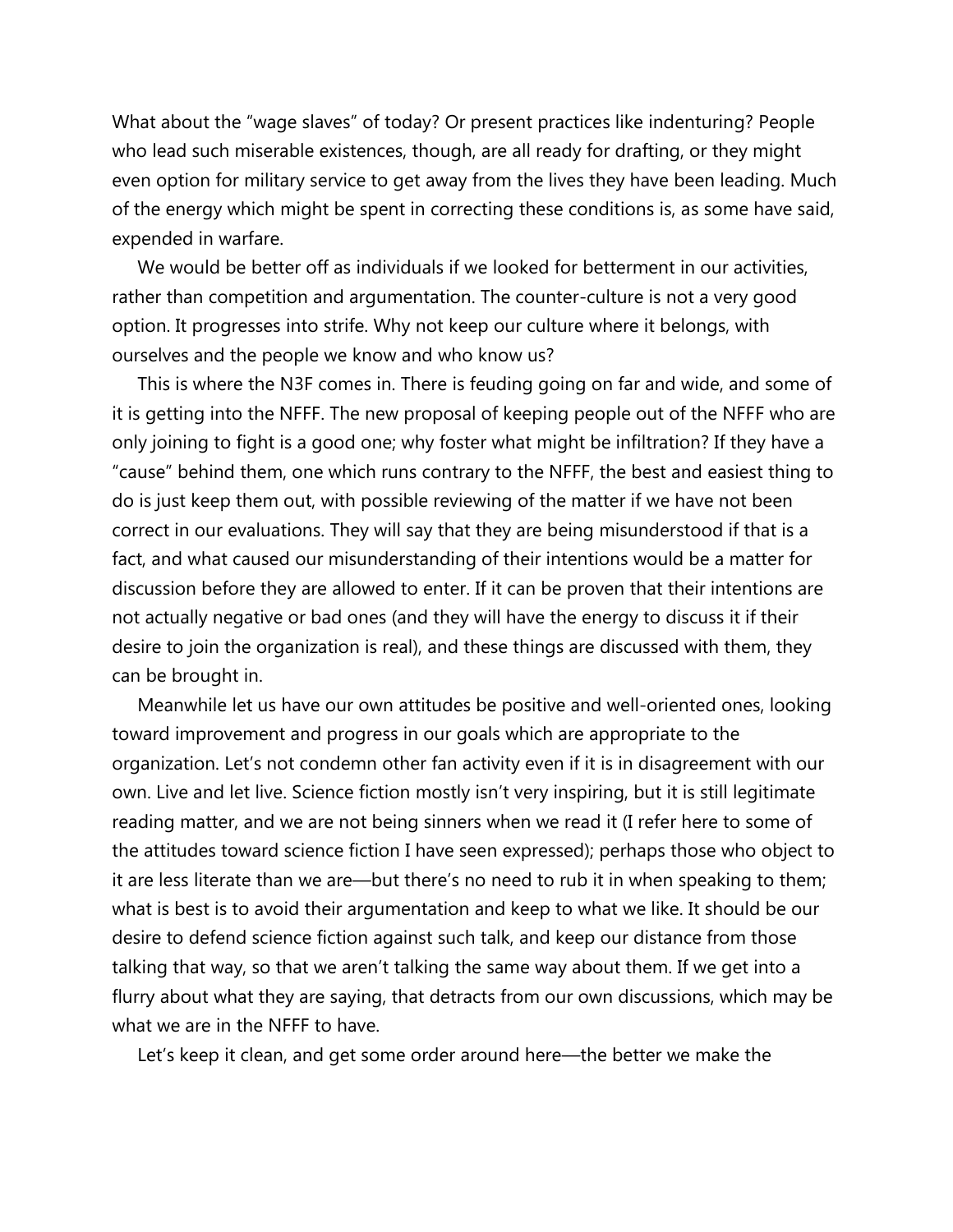organization, the more we will be respected…and fandom in general might want to consider this concept as well.



**Ionosphere during eclipse. NASA photo effect.**



**"I knew I'd forget something. It's refilling the fuel generator complex."**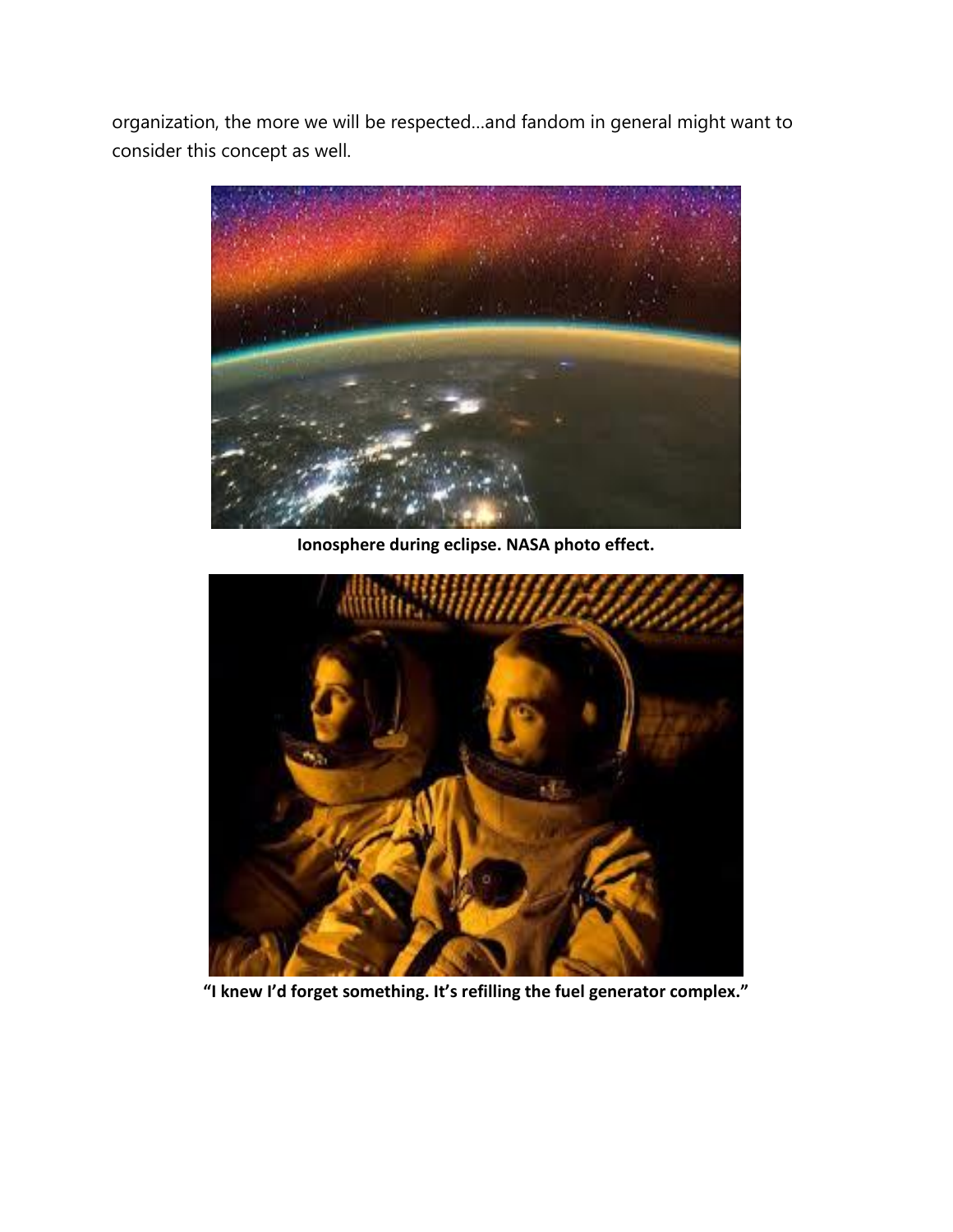



# FAN-PRO RELATIONS by Jefferson Swycaffer

Our pro writer contact discusses meeting with fans of science fiction

 As a professionally published author, I have had only a relatively few interactions with fans. I have, over the years, had a great many pen-pals, some of whom first wrote to me to send me fan-mail regarding my books and stories. I'm pleased to say that many of these people are still pen-pals, although much more on a peer-to-peer basis than on a fan-pro basis. At least one of them has gone on to become a professionally published author himself.

 I have been fortunate enough to have received positive and supportive fan mail only, and never any hate mail, threats, or even harsh literary criticism. I have, alas, received a few letters that were totally incoherent, such as the one from someone who wanted to re-do the number system to get rid of the number nine. I will go to my grave wondering what he was imagining. I've received a handful of phone calls, also all positive, upbeat, supportive, and friendly.

 Most of my encounters have been at conventions, and the restrictions due to the pandemic have certainly put the kibosh on convention fandom. I miss such gatherings terribly! At conventions, there are two major forms of interaction: the formal discussion panel, and the informal chit-chat. I have spoken on a great many panel discussions, on all sorts of topics. The most popular topics have to do with the art and craft of writing, and, while audiences are eager to learn, the sad truth is that there is no way to teach writing. Writing has to be done, usually by solitary individuals. Teaching writing is a little like teaching exercise: no amount of coaching can substitute for an actual page written or an actual push-up performed. Everyone needs to discover the basics for themselves, because no two of us write in exactly the same way. Sometimes, it seems as if audience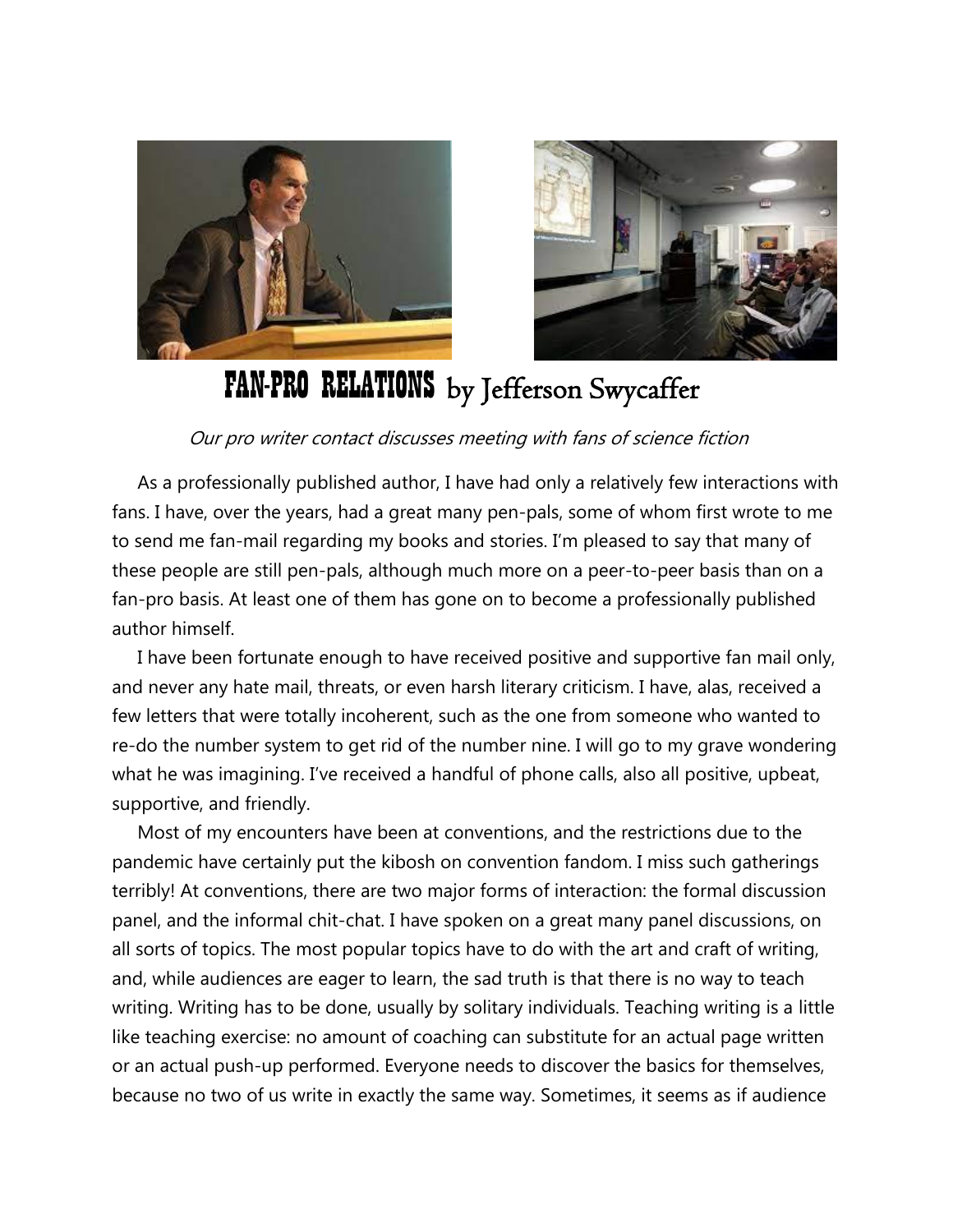members want to receive a deep, dark secret, hidden lore, or arcane wisdom, and there is a mild sense of disappointment when the only secret that can be imparted is: "Just write".

 I critique a lot, reading stories and chapters and offering technical criticism. Here, teaching and learning are completely practical, because we're going into details of grammar, of construction, of pacing, of dialogue, and the like. These are technical matters that can be taught. I have always tried to avoid charging money for critiquing, although one author did offer me payment for final pre-publication spelling and grammar checking. By and large, it is my opinion that this is something best done for free. It is even instructive to the experienced professional doing the critique: we all have things we can yet learn, and learning from each other is one of the best things about organized fandom.

 Science is hard to keep up with these days, with quantum computing and tokomak reactors and interferometers that can detect the collision of black holes at galactic distances. A lot of fan interaction revolves around discussing science, especially in the context of science fiction. Which ideas are believable? Which ideas are so utterly nonsensical that they would not serve as the basis for an SF story or novel? There can never be any really conclusive results to this kind of brainstorming, and there aren't any hard-and-fast rules. The wildest and wackiest ideas can be treated with a kind of dignified respect, at which point it becomes possible for more and more readers to suspend disbelief. Also, of course, so many ideas have already been used in published fiction, that it is difficult, almost impossible, to come up with a premise that is wholly new and completelly original. A lot of convention "con suite" chats are about the outer limits of what can be credible in a story.

 I, personally, am a furry, and was introduced to the furry art style in the early 1980s. A lot of my interactions have been with members of the furry community, and here, too, a lot of discussion is about what ideas are credible, and what ideas are so far "out there" as to be challenging to accept. Furry fiction draws inspiration from nature, and in that, we have a tremendously wide variety of animal behaviors and physical frameworks to serve as our models. Furry fiction has gone a long, long way beyond "bunnies are sexy and lions are angry". The old Aesopian short-cuts aren't valid any longer, and overt metaphors are giving way to more subtle analysis.

 Fandom today is better educated, on an average, than in the 1980s when I first encountered organized fandom. There is more diversity, and more tolerance for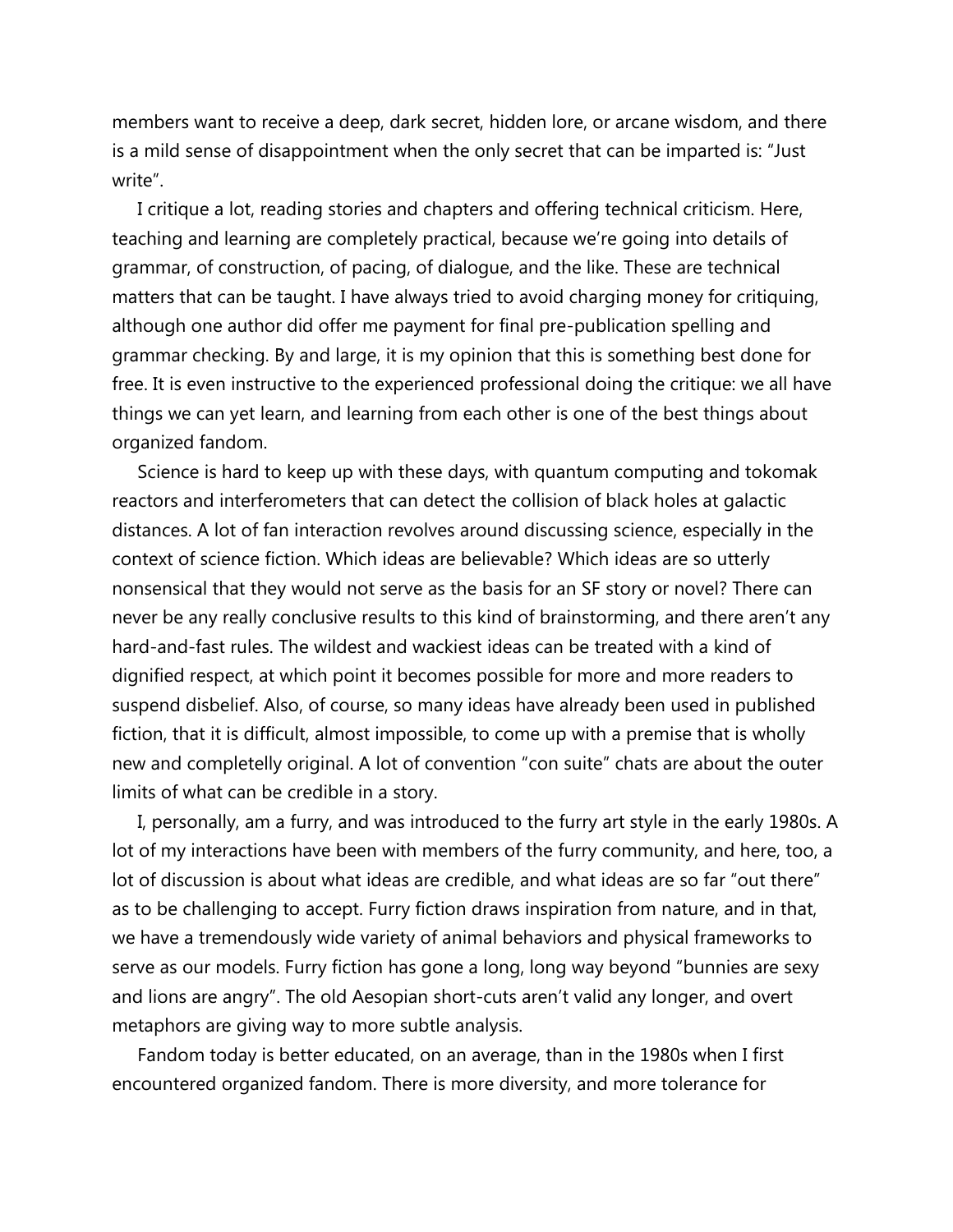differences in values. Fandom has always been highly acceptive of "otherness", and that beloved trend continues strong today.

 Encounters with fans can happen anywhere, and any time. I was at a bus stop, and got into a happy chat with some online gamers. My own gaming experience is very limited, but I was a fan of the old "Civilization" computer games, and that was enough (barely) for me to qualify as a fellow-gamer in the eyes of these other fans. We had a happy twenty minute romp through our favorites, with, as one might expect, a very diverse spectrum of tastes and preferences. Some like shoot-em-up games, some like puzzle games, some like construction and simulation games. Everyone present was happy to accept the label "Nerd" with complete pride. These gamers—and I!—are nerds and completely comfortable with the appellation.

 Fans like to talk about their fandom. If you're willing to listen, you can pick up newfound fannish friends anywhere and anytime. It isn't necessary to agree. Hearty disagreement is a good part of the joy of fandom. Star Trek  $\nu s$  Star Wars has given us an infinite canvas for healthy, happy, gratifying debate. Fans like to analyze, to dissect, to look inside the machinery and to look behind the sets. Fans love "what if" scenarios, such as what kind of movie Raiders of the Lost Ark would have been if Tom Sellick had been cast as Indiana Jones. Better? Worse? Different! Fandom is all about going into minute detail regarding such differences.



**"I feel cooled off already."**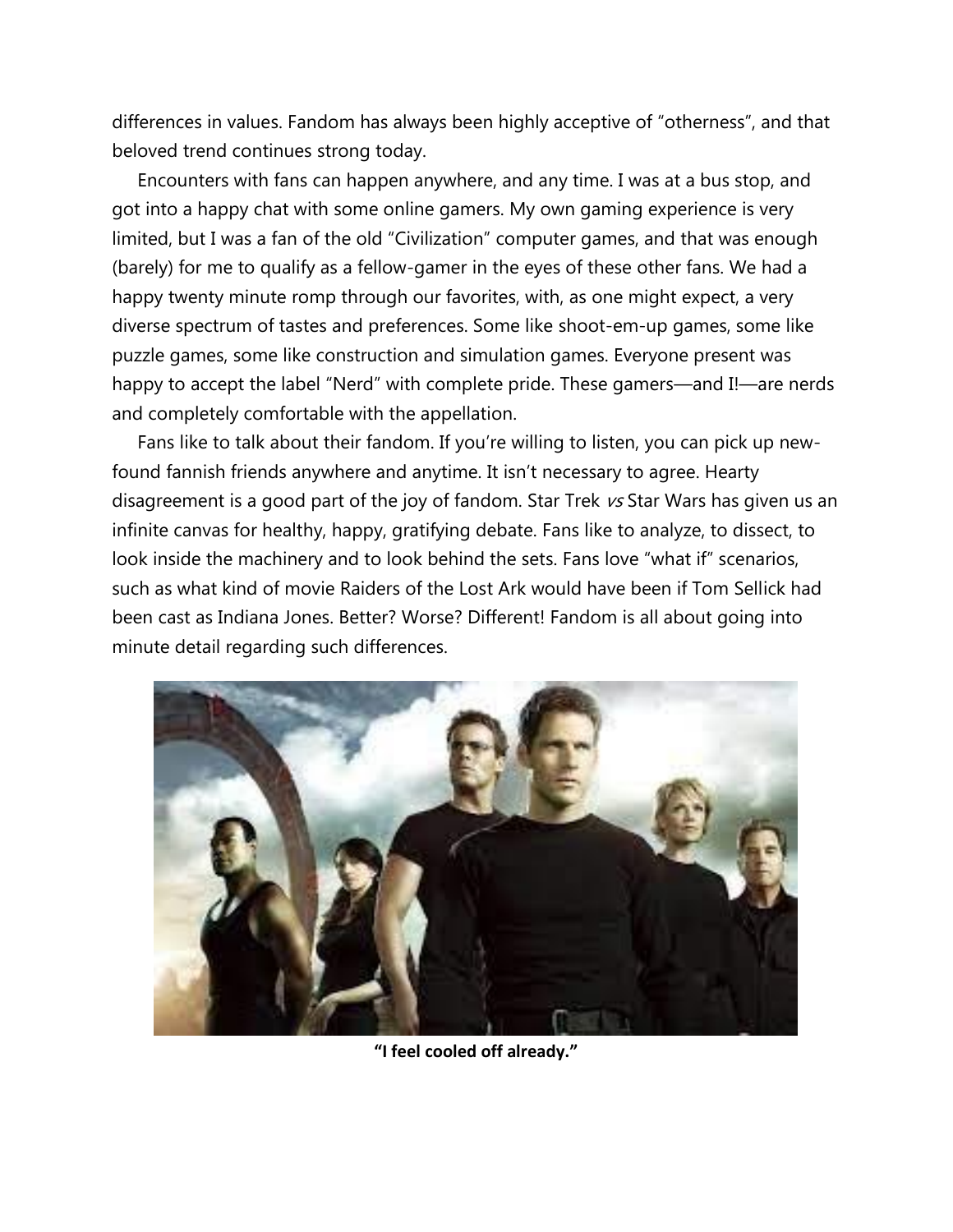### FANS AND PROS: **Chad Oliver: His Life and Some Personal Recollections by Jon D. Swartz**



**Chad Oliver**

 Symmes Chadwick (Chad) Oliver was born March 30, 1928 in Cincinnatti, Ohio, and died August 9, 1993 after a long battle with cancer, in Austin, Texas. In between, he did a lot of living, much of it as a writer. Most of his writing, first as an amateur and then as a professional, was connected in some way with science fiction (SF).

 As a teenager he penned numerous letters of comment to the SF pulp magazines (67 of them published between 1942 and 1952, with some of them signed "Chad Oliver, the Loony Lad of Ledgewood"), and even edited/published his own amateur SF magazine with a friend, Garvin Berry.

 Oliver and Berry named their fanzine **The Moon Puddle**, the title a takeoff on A. Merritt's classic 1919 fantastic novel, THE MOON POOL. This one-shot fanzine, of which only about fifty copies were "published", is credited with being the first SF fanzine in Texas. It included a contribution by Dr. David Keller, a physician and psychiatrist who was also a prominent SF writer during the 1930s—1940s.

 Oliver's first published story, "The Imperfect Machine", for which he was not paid, appeared in the Summer 1948 issue of the **Texas Literary Quarterly.** This story told of the Stellar Queen, an almost completely automated spaceship, and its first voyage. With only a single passenger, John Thornton, and sent up by a private company, the voyage was ruled a success even though Thornton returned in a coma. Oliver's first published SF story for which he was paid was "Land of Lost Content" (November 1950 issue of **Super Science Stories**), although he had another story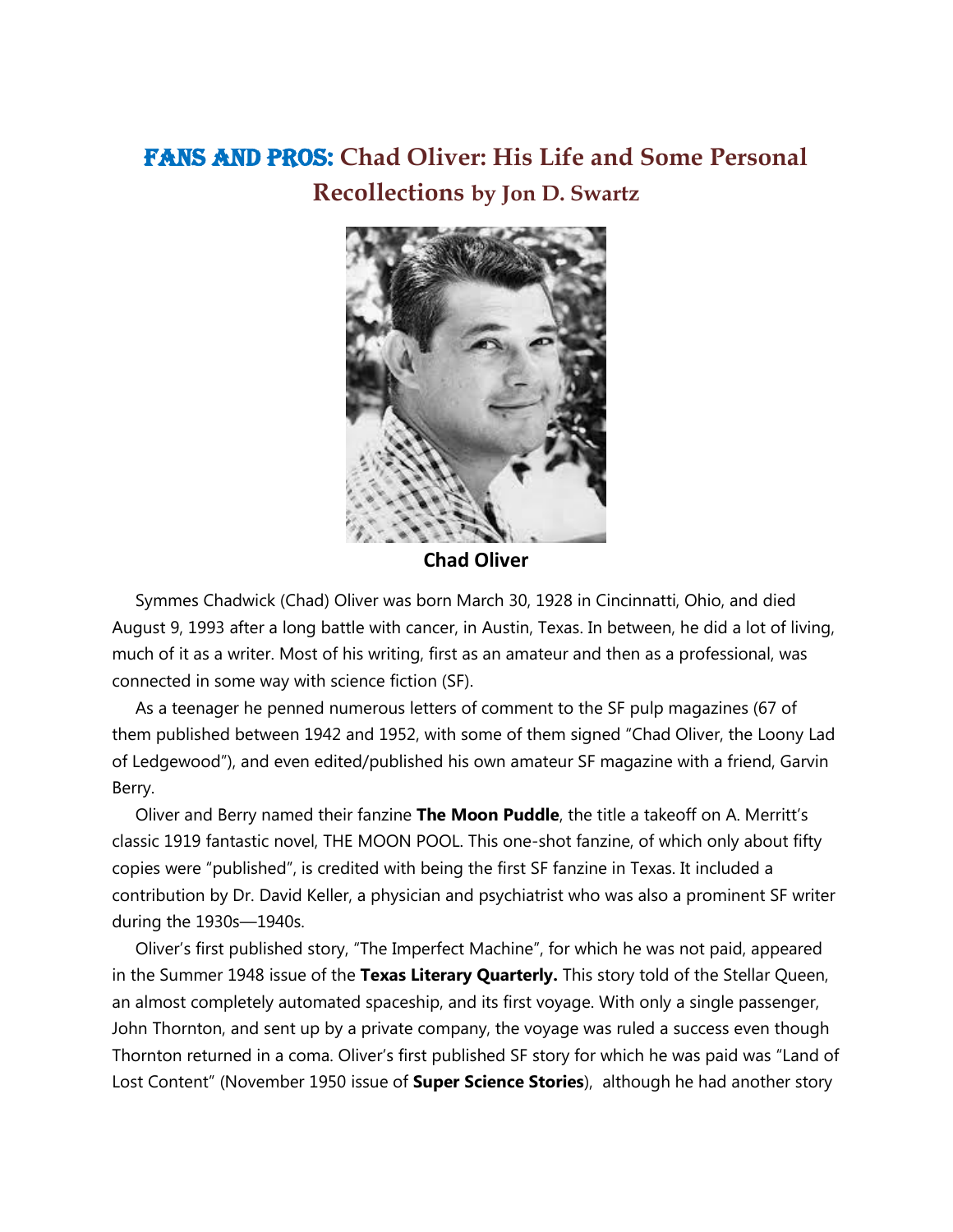("The Boy Next Door") accepted for publication by **The Magazine of Fantasy and Science Fiction** earlier and usually spoke of this story as his first sale. "Land of Lost Content" told of survivors of Atlantis whose ancestors had fled underground ages ago to survive a holocaust, but who were now returning to the surface because life underground had become stagnant. "The Boy Next Door" was originally written for **Weird Tales**, and was a chilling fantasy/horror story reminiscent of some of Ray Bradbury's early pulp fiction.

 Later in life, after he had earned a Ph.D. in anthropology and was an honored professor at a major university, Chad often said that he was neither ashamed of his early fannish activities nor of his lifelong involvement with science fiction: "The best thing about my life in science fiction has just been being a part of it. I love the stuff, I love the writers, and I love the fans."

 He and Betty Jane Jenkins (Beje), whom he met in an anthropology class at the University of Texas, were married on November 1, 1952 in Los Angeles. Roger Phillips Graham (who wrote most of his SF as Rog Phillips) served as best man, Ray Bradbury was a member of the wedding party, and the wedding and reception were held at the home of famous SF personality Forrest J. Ackerman.

 When we visited my wife's mother in Los Angeles, Chad gave us a letter of introduction to Ackerman. Because of this introduction, we were able to tour the Ackermansion, meet Ray Bradbury and A.E. van Vogt, and my wife got to sit in a chair that had belonged to Lincoln.

 While in California in the late 1950s and early 1960s—attending graduate school at UCLA and teaching at the University of California, Riverside—Chad became friends with other writers. Author/critic William F. Nolan has labelled these friends the West Coast Writers Group. In addition to Oliver, the group included Ray Bradbury, Charles Beaumont, Richard Matheson, and Nolan himself. Oliver later wrote a series of short stories with Beaumont, and Nolan included stories from members of the Group in anthologies he later edited. Nolan also anonymously edited Oliver's second short fiction collection, THE EDGE OF FOREVER.

 Chad published his anthropological work as Symmes C. Oliver, and his fiction as Chad Oliver, the name by which his friends knew him.

 Chad was an excellent teacher and won several teaching awards at the University of Texas. After his death, the university named a teaching award in his honor. His classes were extremely popular, and anecdotes about his lectures abound. One of my favorites occurred when he was teaching a class which my wife attended. He was lecturing and packing tobacco in his pipe at the same time. He was holding his pipe over a wastebasket so the tobacco wouldn't spill onto the floor. A lot of the tobacco had found its way into the wastebasket instead of his pipe. He paused in his efforts, looked up, and—in an aside that only the students in the front of the class could hear—said that maybe he should just light the wastebasket.

 Chad read and collected many of the "air-war" adventure pulps when growing up. His favorite was G-8 AND HIS BATTLE ACES, and when some of these stories were reprinted in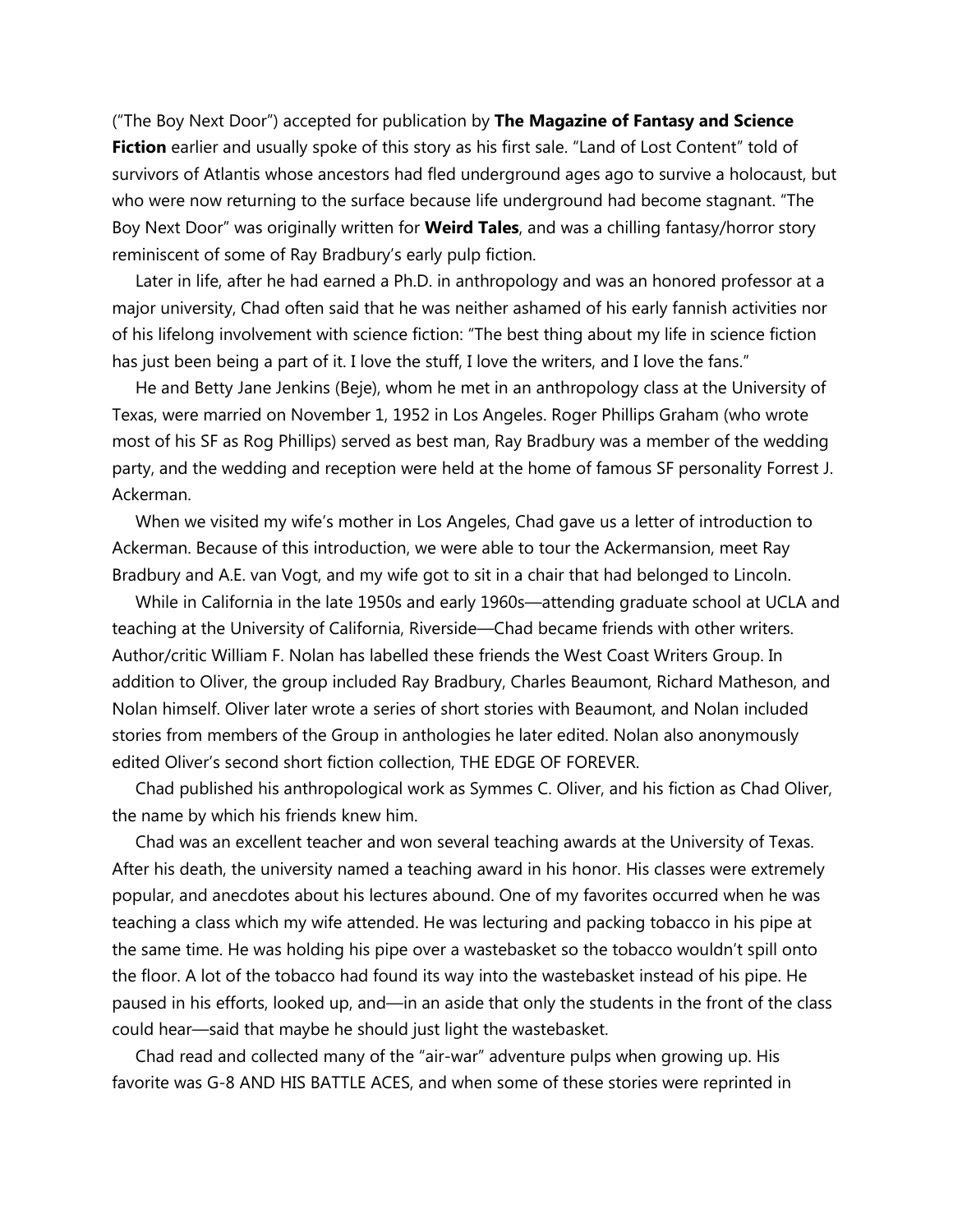paperback form by Berkley in the early 1970s, he told me of buying one and reading it on the floor with a big bottle of coke and a Baby Ruth candy bar. He readily admitted this experience was pure regression when he told me, a psychologist, about it.

 Chad was a wonderful friend to me and my wife when the three of us were at the University of Texas together in the late 1960s and early 1970s. Chad and I were fellow faculty members during 1969-1974, and Carol did her graduate work in anthropology under his direction.

 In 1965-1966, Carol and I were editors of a departmental fanzine called **The Bull-Roarer**, and Chad was one of the faculty members who was both sympathetic and helpful in getting this amateur work "published". For years, my wife and I had lunch with Chad every week at a popular restaurant near the campus. We had a regular booth that was saved for us by the waitresses and occasionally other faculty members and students joined us. Our conversations covered just about everything, but many of them were about SF and writing.

 When we were at the University together, Chad introduced me to visting authors Walter M. Miller, Jr. and Randall Garrett, and they spoke at the university's SF club that Chad and I sponsored. I still remember how Garrett loudly proclaimed that the club needed more female members!

 One of the last times I spoke with him face to face was in the early 1980s when we had lunch together in Austin. He said he had never been happier because now he had a group of other SF writers to hang out with. This "Austin School" consisted of SF writers who lived in and around the Texas state capitol in the 1980s and included Neal Barrett, Jr., Leigh Kennedy, Lewis Shiner, Bruce Sterling, Lisa Tuttle, Steven Utley, and Howard Waldrop. At the time Chad referred to them as his personal "gifts from the gods".

 Chad was a lifelong sports fan and played football in high school despite a childhood bout with rheumatic fever that had kept him out of school for two years. Even in middle age he enjoyed playing tennis, especially with Carol's brother, Tony. Chad, Tony, and I went to some UT football games together, and one fall Chad and I watched the World Series at our home. I still have home movies of that event.

 Chad usually kept in touch when he was out of town for any length of time, usually with postcards on which he scribbled humorous messages. An avid fisherman, he was introduced to the sport early in life by his physician father and tried to spend at least a month every summer fly-fishing for trout in Colorado.

 I came across one of these postcards recently, dated August 14, 1972, and postmarked Lake City, Colorado. His sense of humor was evident in this message when he ended it: "I am trapped in the Alamo. Send help…." A framed picture of Chad—kneeling by a stream in Colorado, smiling, and holding a trout he had caught—has set atop a desk in my home office for years.

All of my associations with Chad were pleasant ones. I miss him.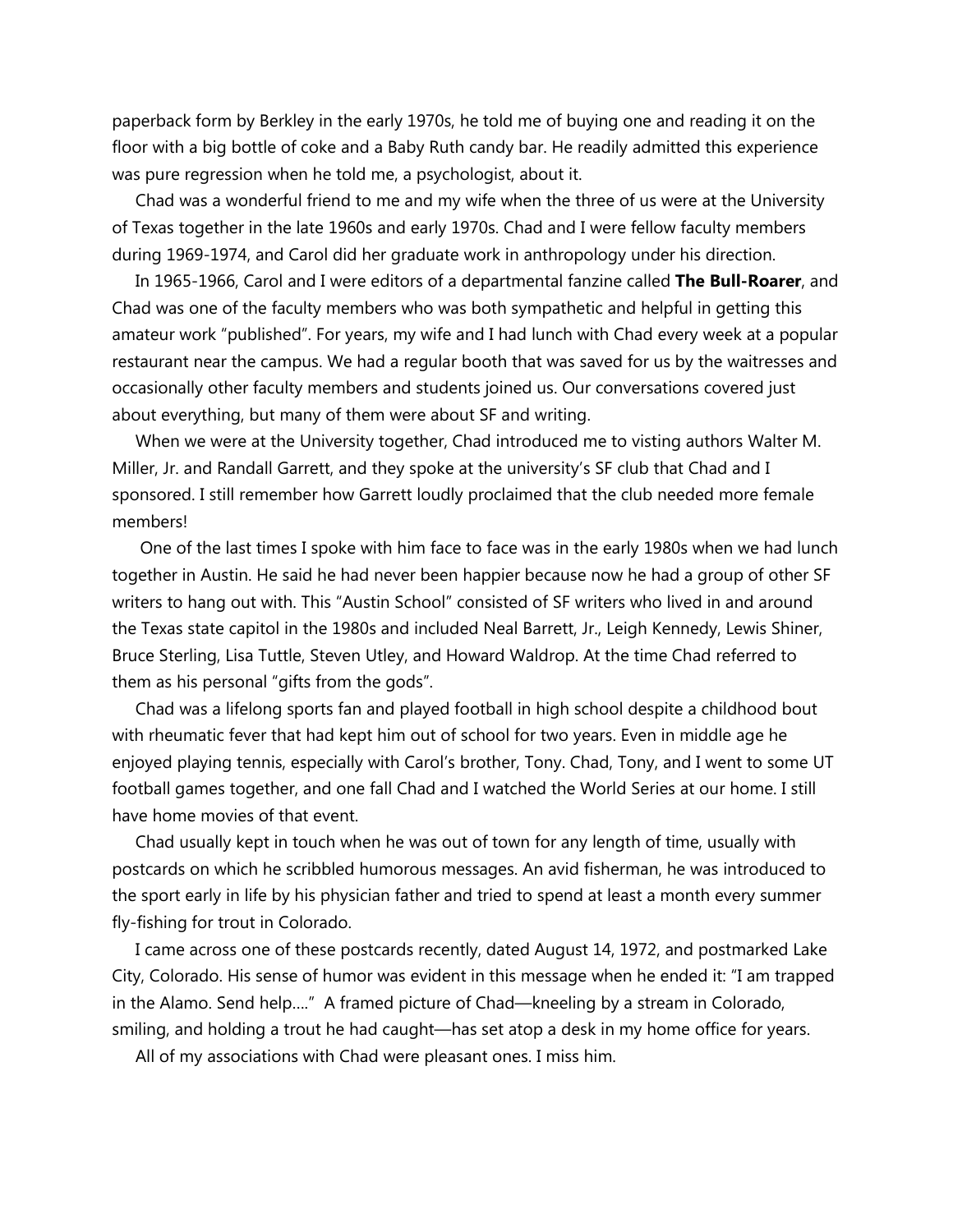## **Behind the Scenes:** WOMEN AND SCIENCE FICTION **by Jeffrey Redmond**

Identifying some of the women who helped shape science fiction



Mary Woolstonecraft Shelley Margaret Atwood





Joanna Russ **International Communist Communist Ursula Le Guin** Alice Sheldon

 If Mary Shelley invented the genre why are so few female sci-fi writers household names? Two hundred years ago, Mary Shelley sat down to write a ghost story and created science fiction. Women still pen the genre's finest, exemplified by Ursula Le Guin. Yet so often they are overlooked.

 Two centuries. Two hundred years. That's how long we've had science fiction. From the birth of Frankenstein to the demise of Ursula Le Guin. Two hundred years.

The genesis of FRANKENSTEIN, OR THE MODERN PROMETHEUS, to give its full title,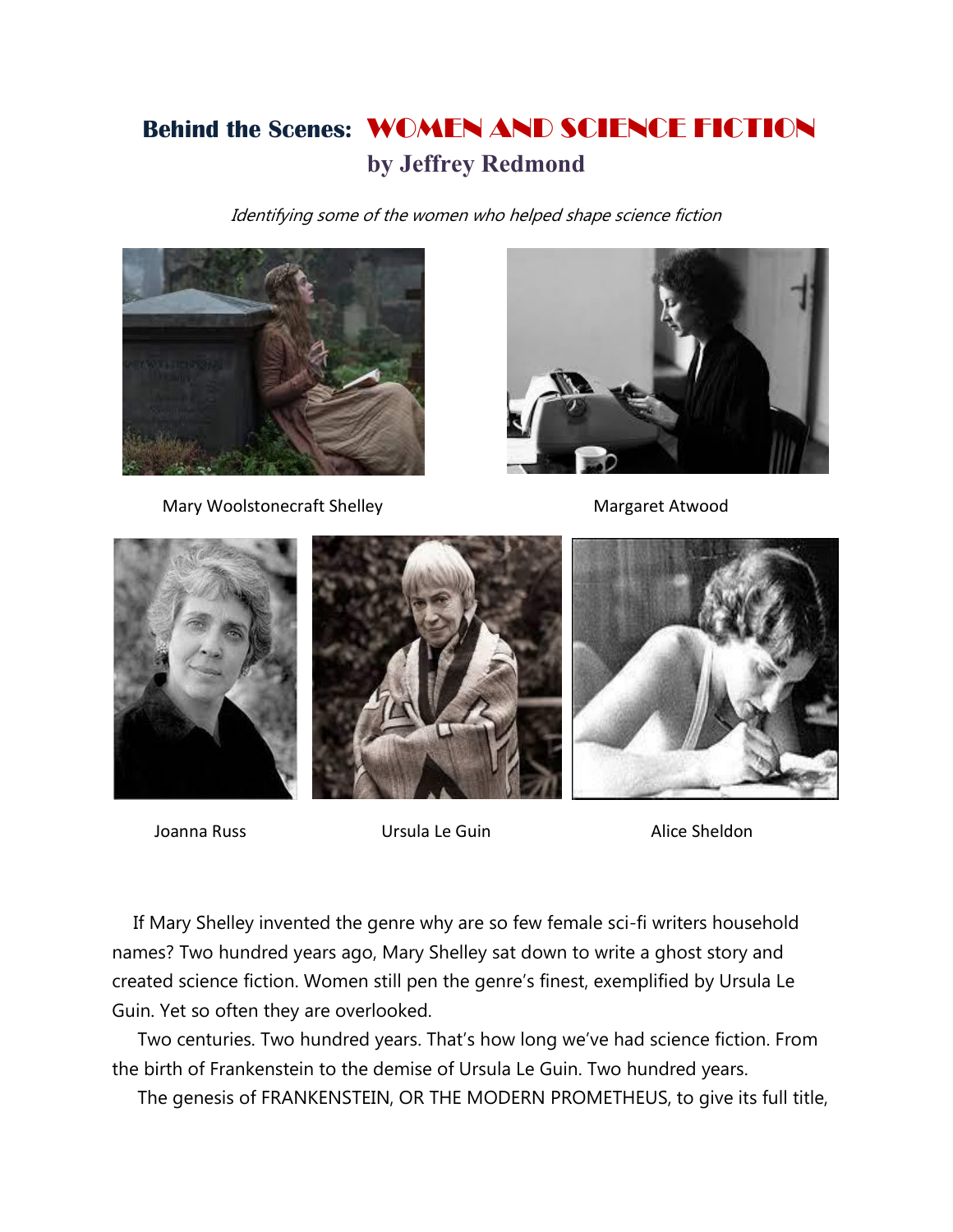is a tale as oft told as Shelley's actual story of scientist Victor and his monstrous creation. Aged just eighteen, the writer was visiting the Villa Diodati near Lake Geneva with her husband, the poet Percy Shelley. The property was rented by Lord Byron and John Polidori for the summer of 1816, and the Shelleys were staying close by.

 One evening, Byron suggested that they all write their own ghost story. Mary Shelley writes in her introduction to the 1831 edition of Frankenstein, "I busied myself to think of a story—a story to rival those which had excited me to this task. One which would speak to the mysterious fears of our nature, and awaken thrilling horror—one to make the reader dread to look around, to curdle the blood, and quicken the beating of the heart."

 That she certainly did. Frankenstein's monster has its place in the horror hall of fame. Everyone knows the creature. But do we really know the story? The basics, of course, imprinted on our collective cultural psyche from umpteen movie adaptations. Victor Frankenstein breaks the last taboo by daring to play god and create life, harnessing electrictiy to reanimate an eight-foor monster, which then goes on a terrible rampage.

 Though in the horror fraternity of Dracula, the Wolf Man and the Mummy, Frankenstein's monster is completely science fiction, created by science, not the supernatural. And Mary Shelley's novel is far more nuanced than the cartoonish image we have of the bolt-necked, green-tinged monster lumbering around in pursuit of screaming women.

 After abandoning his creation in disgust, guilt drives Frankenstein to track down the monster in the Alps, where the creature reveals it has spent their time apart becoming quite erudite, edeucating itself from a cache of books and developing acute emotional and social sensibilities by observing, at a distance, a poverty-stricken family. But with this growing self-awareness comes the knowledge of the creature's place in the world, and of what he has and has not…and wants.

 Directing Frankenstein to create a woman to share the unique space the monster occupies, the creation does embrace his darker side when Frankenstein refuses, and the monster kills his creator's wife on their wedding night.

 A powerful story, and one that has endured. But there's a curious thing. Mary Shelley's detailed explanation of how the novel came about, quoted brieflly above, does not appear in the first edition. There is a different introduction in that novel, which states, "Two other friends (a tale from the pen of one of whom would be far more acceptable to the public than anything I can ever hope to produce) and myself agreed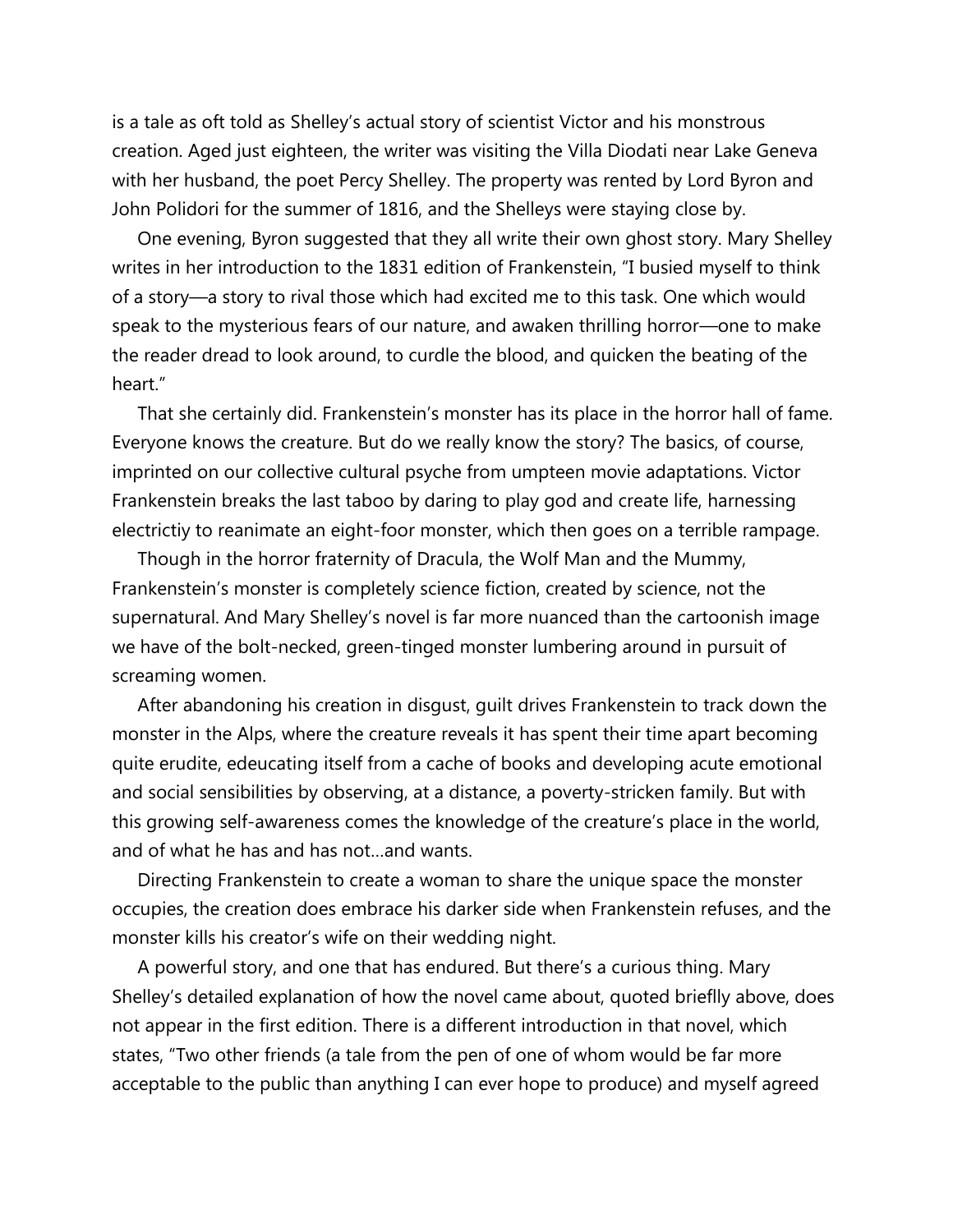to write each a story, founded on some supernatural occurrence.

 "The weather, however, suddenly became serene, and my two friends left me on a journey among the Alps, and, lost in the magnificent scenes which they present, all memory of their ghostly visions. The following tale is the only one which has been completed."

 It's curious because it's very self-deprecating. Mary Shelley is essentially saying that the boys got distracted from the job of writing ghost stories because they went to have some laddish fun outside, though if they had finished the task, then their work would easily have been better than anything she could write, and she's almost apologetic in her presentation of it, because it's the only one that there is to offer from that night at Villa Diodati. Which we now know to be wrong, because a fraction of Byron's story did appear at the end of his poem "Mazeppa", and Polidori's "The Vampyre" was later published in 1819. The introduction is all the more astonishing, though, because Mary Shelley didn't write it. Her husband, Percy Bysshe Shelley, did, subtly shading her achievements by setting them against far superior work he and his mate would have done if only they could have been bothered.

 Fast forward to 1983, and the author Joanna Russ publishes a book called HOW TO SUPPRESS WOMEN'S WRITING. The cover of the book has become famous not for any image or visual but for what has become a mantra which explains the thrust of Joanna Russ's argument, "She didn't write it. She wrote it but she shouldn't have. She wrote it, but look what she wrote about. She wrote it, but she only wrote one of it. She wrote it, but she isn't really an artist and it isn't really art. She wrote it, but she had help. She wrote it, but she's an anomaly. She wrote it BUT…"

 Excuses. Reasons. Explanations. Mansplanations. Women's writing generally has been marginalized and subdued since book publishing began, but it's often through a whispering campaign rather than actually taking typewriters away from women or banning them from writing. Sowing the seeds of doubt. Justification, saying well, okay, this book is not bad, but I bet she couldn't do it again. Or some man must have helped her. Or, fine, she's a good writer, but she's a one-off. Most women don't write like that.

 It's no coincidence that the author of this book, Joanna Russ, was also a science fiction author up to her death in 2011. She began to get published in the 1960s with the short story collection PICNIC ON PARADISE in 1968, the same year that Ursula K. Le Guin published A WIZARD OF EARTHSEA. Joanna Russ's most often-cited book is THE FEMALE MAN, from 1975, which features four women in different parallel universes who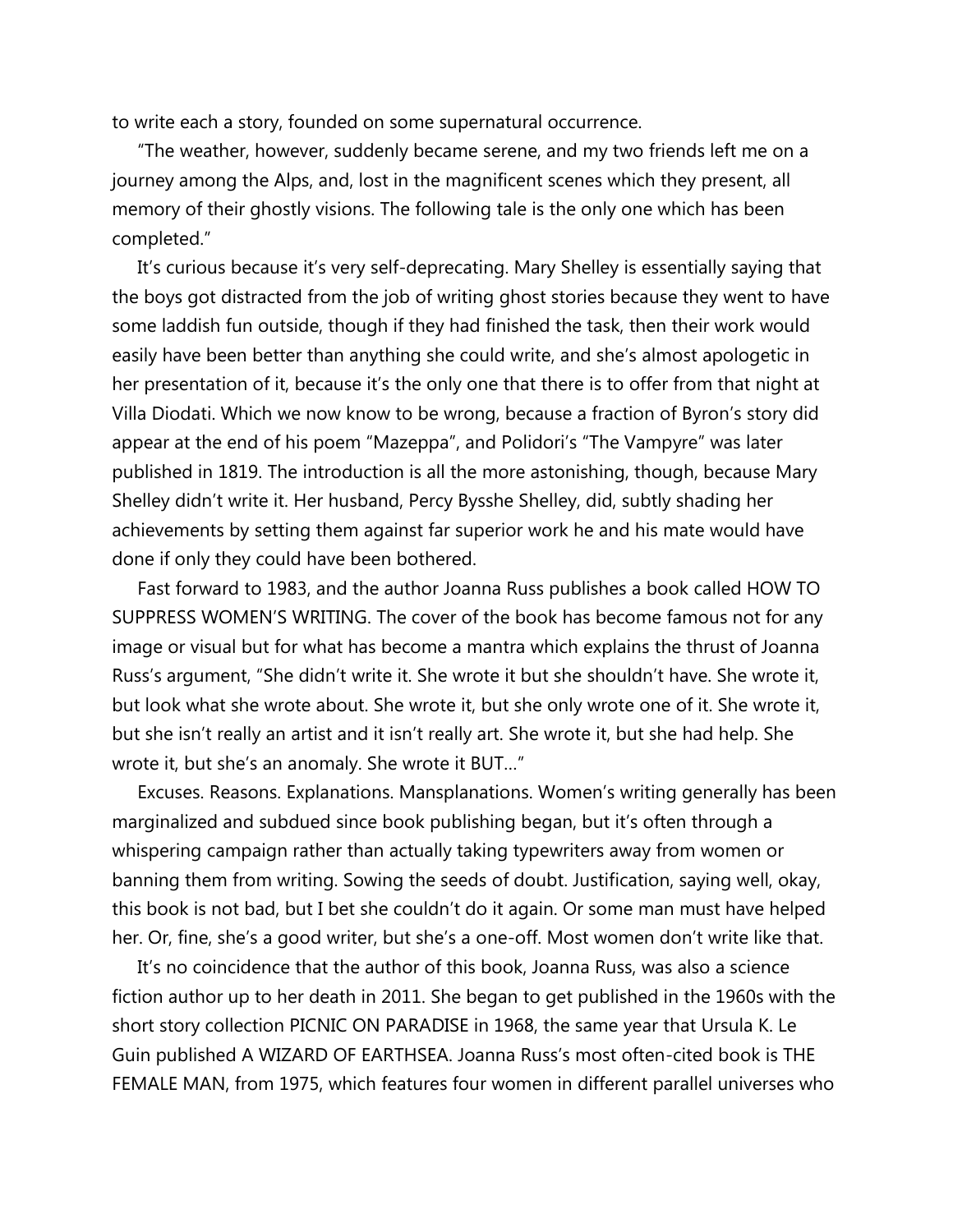visit each other's realities and compare and contrast the lives and treatment of women.

 Joanna Russ and Ursula Le Guin were writing in a period of great science fiction, those post-Second World War years with their technological advances and exploration of space melting into Cold War and the ever-present threat of nuclear annihilation. But ask most people who are major science fiction writers of the second half of the  $20<sup>th</sup>$ Century and I'll bet you'll assemble a list of mostly male names.

 If you don't believe me, take a look at ranker.com, a website that allows users to rank pretty much anything. Go to the list of "Greatest Science Fiction Authors". Isaac Asimov. Philip K. Dick. Arthur C. Clarke. H.G. Wells. Robert Heinlein. Frank Herbert. Ray Bradbury. Giants all, no disputing that. The first woman's name appears at number ten on the list, Ursula Le Guin. We don't see another one until twenty-nine—our friend Mary Shelley, followed at thirty by the author of the Pern series, Anne McCaffrey. There are thirteen women in the top hundred in all, most of them apppearing in the lower reaches, as ranked by the seventy thousand users who have engaged with this particular topic.

 Why aren't there more? Maybe because science fiction, particularly in the golden age years, was just seen as something men did. Maybe because the boys' club atmosphere put women off. Maybe women weren't welcome. The first edition of Frankenstein was published anonymously.

 In 1967, a new science fiction author came on to the scene, James Tiptree, Jr. It was at least a decade before the author of dozens of thoughtful, intelligent and often subversive short stories was revealed to be a woman called Alice Sheldon. In an interview with Isaac Asimov's Science Fiction Magazine in 1983 she said of her pseudonymous career, "A male name seemed like good camouflage. I had the feeling that a man would slip by less observed. I've had too many experiences in my life of being the first woman in some damned occupation."

 Women write science fiction. Women have always written science fiction. But often, they have been ignored, or sidelines, or simply slid under the radar. If they're very good at writing science fiction, they can get co-opted out of the genre and into "literary fiction". Take, for example, Margaret Atwood, whose work is out-and-out science fiction, from THE HANDMAID'S TALE to ORYX and CRAKE. She once infamously said her work wasn't science fiction at all, because that was all about "talking squids in outer space".

 It was perhaps when she relented on that and embraced her sciece fiction genes that things began to change. More notice was taken of those who had gone before, and successive new generations of genre writers had their ranks noticeably swollen by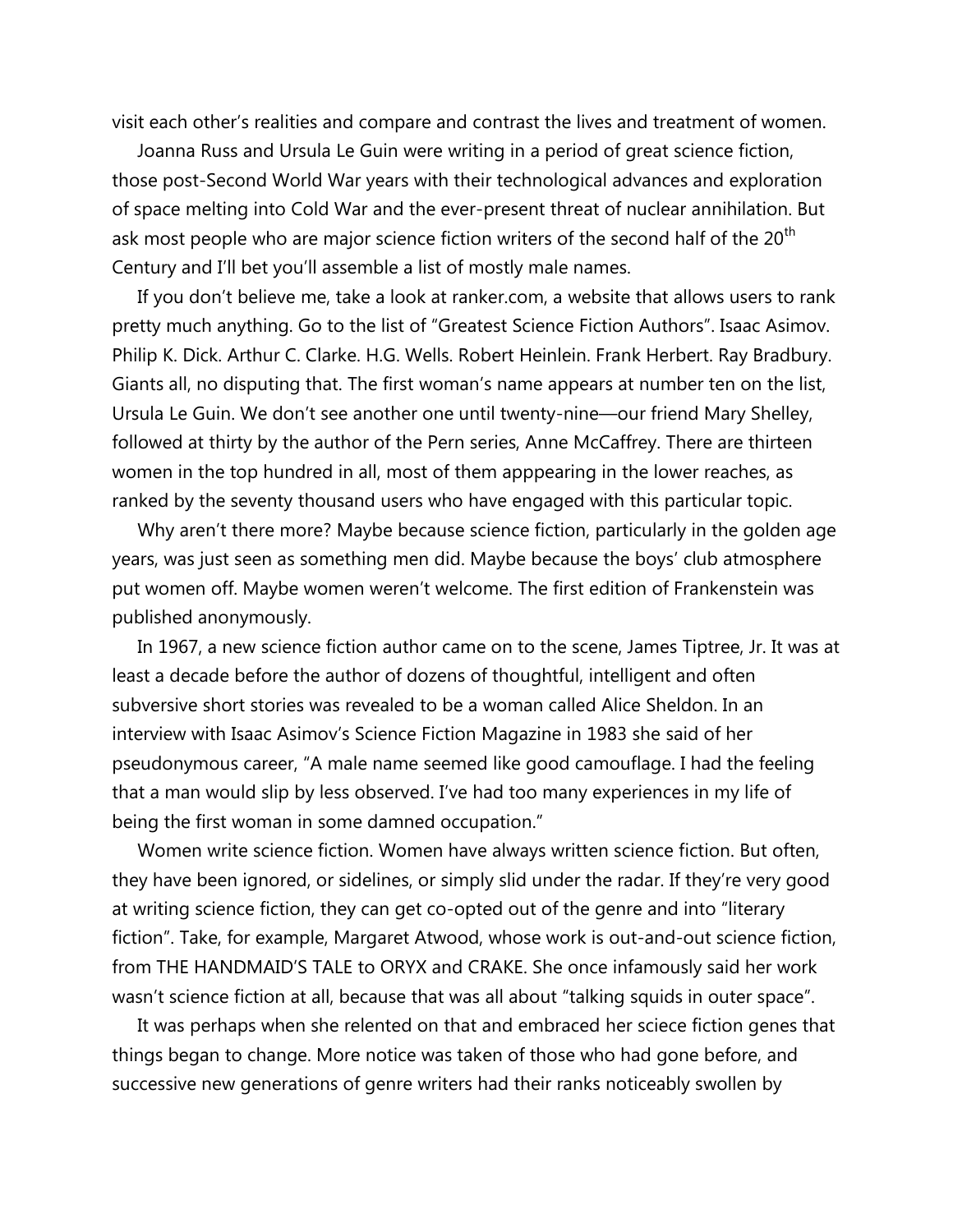women. There's an excellent website run by Ian Sales (a man, but we won't hold that against him) at SFMistressworks.wordpress.com that is dedicated to reviewing books by women writers, both new ones and lost gems from the past. The name might sound a bit clunky but it's a direct response to the series of yellow-liveried books that reprints classic SF novels under the banner SF Masterworks. It's a good place to start if you want to build a reading list of woman-penned science fiction.

 But why should you anyway? Well, because science fiction written by women seems, on the whole, to be vastly superior to that written by men. Why? Good question. Twitter was asked this question. It didn't disappoint the askers.

 "Because we're always navigating an alien territory, where the Other is the default, but where we have learned to walk in his shoes".

 "Because women are more often required to consider experiences outside their own and exhibit empathy? (If we are talking in generalizations.) Or perhaps women want to create something really different while many men want the *status quo* but with spaceships?"

 "Maybe because more women authors than men write character-driven books that address complex issues? Is it my imagination, or are far too many men's SF books postapocalyptic 'shoot 'em ups'?"

 "One reason might be because they've always had to try harder, imagine wider, write better to even get published. Male writers have had it easy and don't push themselves nearly as hard as they could."

 "Because the world is good to men, and women have always had to (re)imagine a world that is better to them."

 If you look at the science fiction shelves of your local bookshop today, you'd be forgiven for thinking it's always been an equitable game in terms of gender split. Writers such as Kameron Hurley, NK Jemison,Mur [?] Lafferty, GX Todd, Ann Leckie, Naomi Alderman, Nina Allen, Nnedi Okorafor…so many names, writing so many new and exciting and diverse and different books, that one hesitates even to try to make a list because it will only scratch the surface.

 But it hasn't always been this way, it's been a fight. Sometimes it's been a fight on the front lines by the likes of Joanna Russ, sometimes it's been a battle of subterfuge, by the likes of Alice Sheldon. Sometimes it's been an intersectional fight on many fronts, by the likes of Octavia Butler.

But it's always been a fight, and one that continues. It was a fight for Mary Shelley,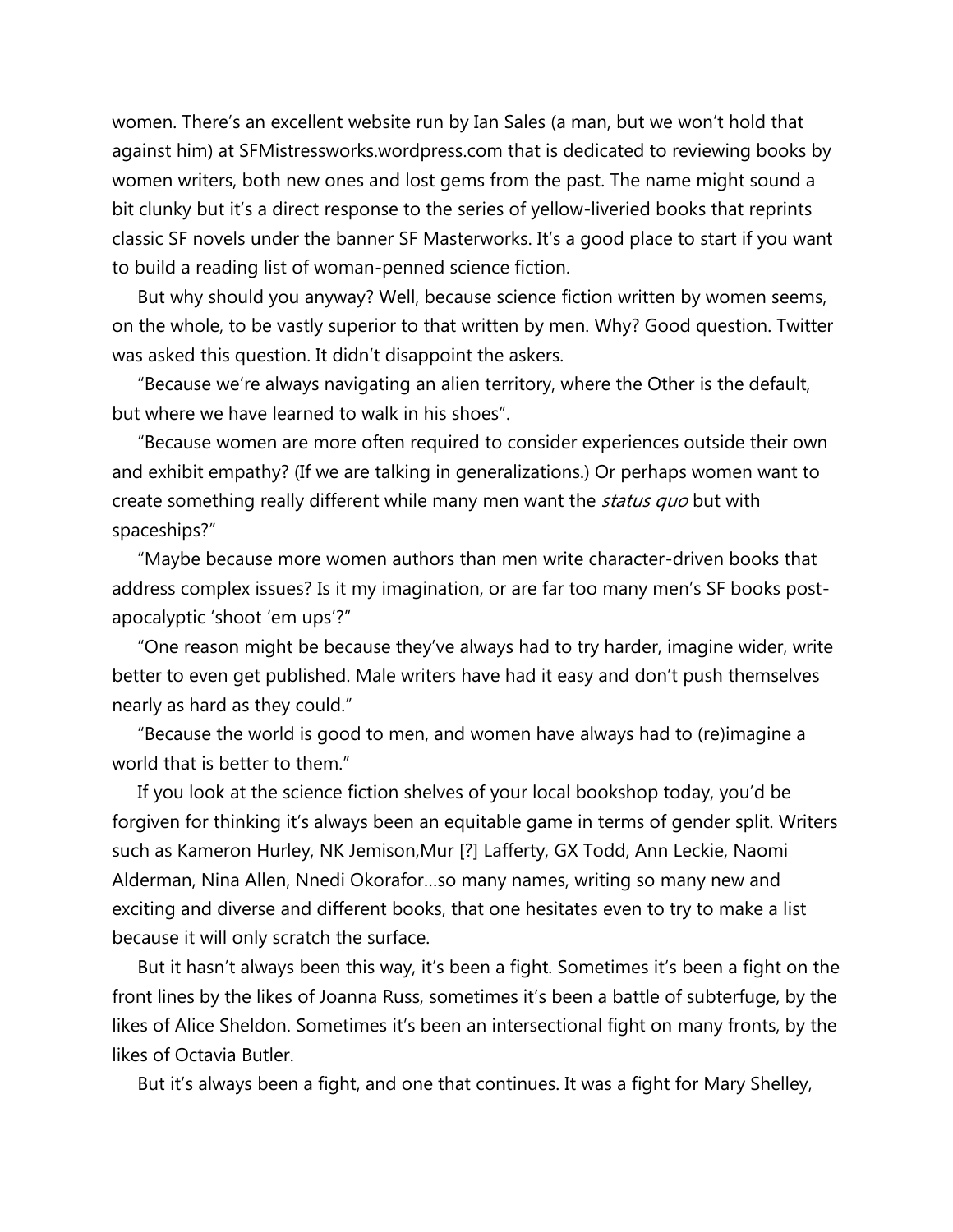too, of course, the woman who created the genre and whose book was published without her name on it with an introduction written for her by her husband.

 But remember this: Mary Shelley was originally tasked to write a ghost story. Instead she invented science fiction with a novel that spoke of horrors, yet pierced the heart of humanity. Women, eh? Never doing what they're told, breaking all the rules, and creating things of a rare and lasting power.

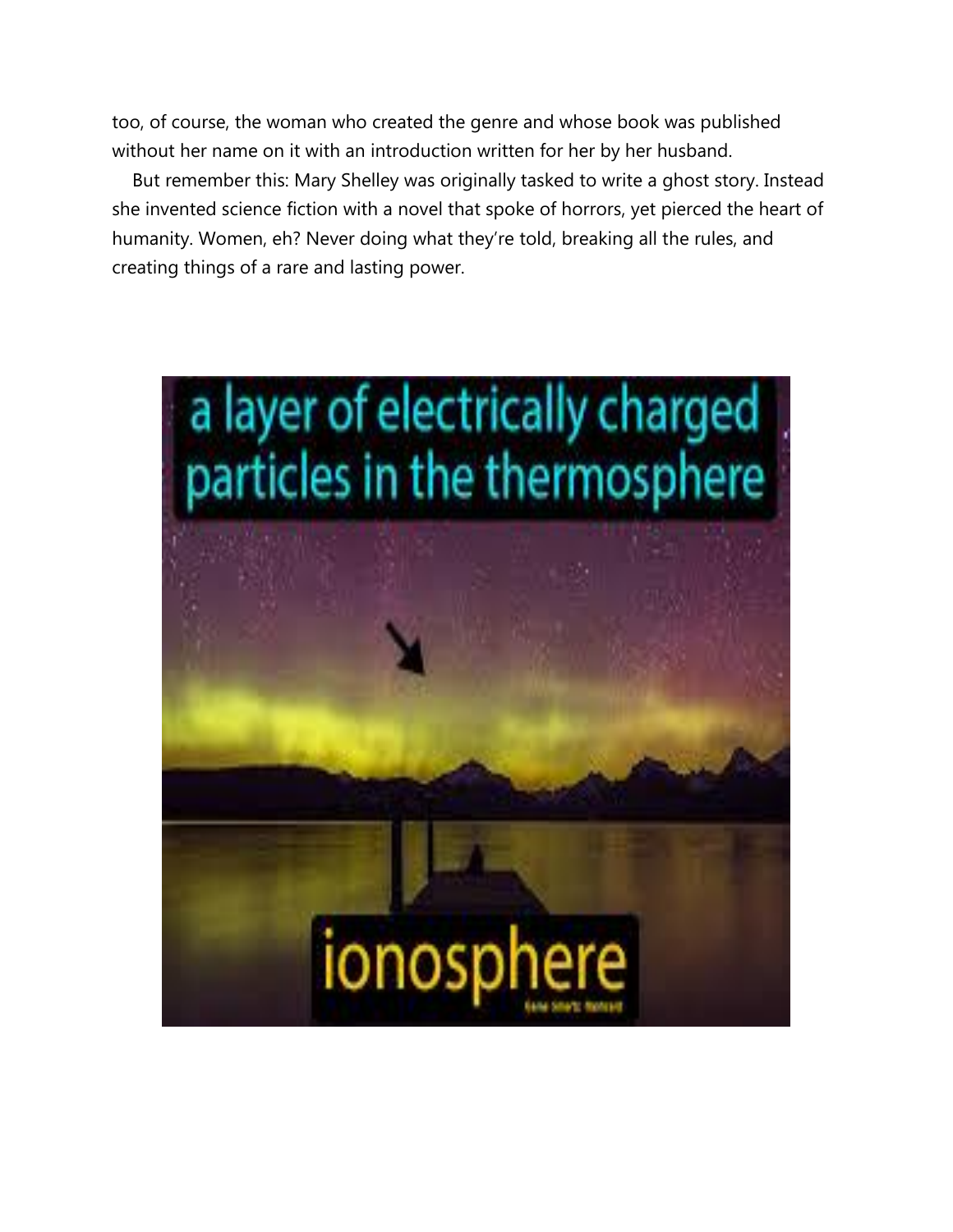

DENISE FISK: I really enjoyed John Thiel's message in the latest issue! It really made me think.

 At the end of his editorial, he goofed. He closed with "Who's the man who says otherwise?" He should have included "women" with that closing statement.

 This type of gender exclusion is very troubling, especially since, nowadays, women make up 51% of the world's population. It's not only the men any more who 100% run things. There are many millions of females (and growing) involved in important positions, fandom, etc. I don't know if you could make it a rule—that writers need to use both genders when writing future items?

 So it is definitely old-fashioned to include ONLY the male gender, when the female gender should also be acknowledged in greetings, closings, etc.

John Thiel needs to get way up to date on using both genders when writing!

 It seems to me the error was chiefly a diplomatic one. I think the tendency to leave the ladies out of certain discussions is often a protective one, when the matter involved relates to war. But I'll be glad to go over the slant my writing has and get away from a sentence structure that leaves the ladies out of it. I've always wanted to hear more from them in discussions. Jeffrey Redmond has been writing a series of articles which express the place women have had in science fiction, and pointing out that they should be given more attention in our writings. You'll find one of them in this issue. I'm always happy to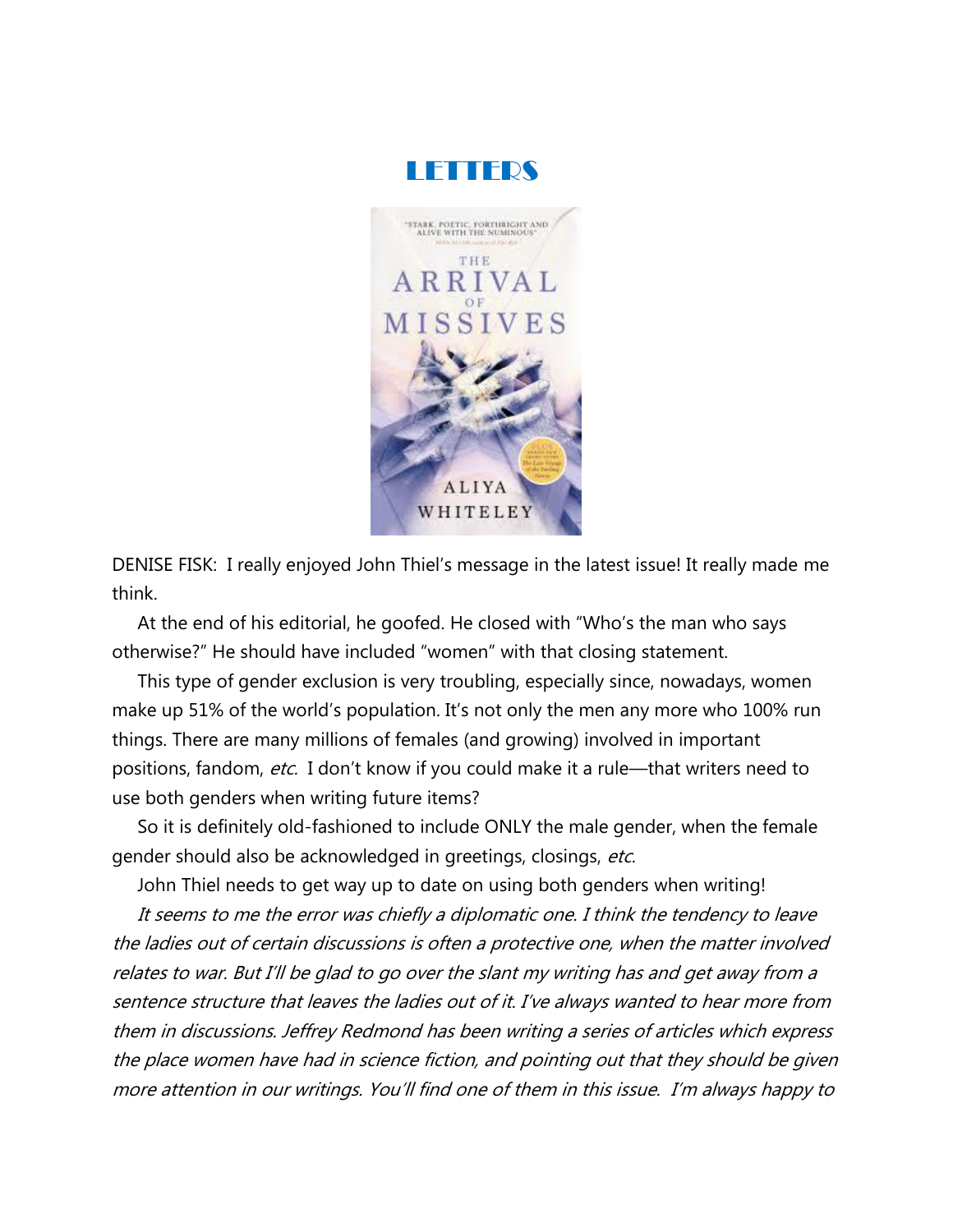receive writing from women—nothing could express the female viewpoint better than for a woman to be doing the writing. I think you'd like the March/April issue of F&SF; the new editor is a woman and she has handled the transition and the first issue of her editorship very well indeed. Her editorial comments in the issue express a different, womanly point of view excellently.

WILL MAYO: I see you included a poem of mine in your February issue. Thanks. Nice. Right from the typer into print. And I like what you said about it being a good idea for science fiction writers to write about the reconstruction of our society. It reminds me of how in the 1950s writers were all full of ideas about Esperanto and world government. Neither seems to have worked out too well but behind every dystopia is a utopia waiting to be told…

 This letter from Will was sent right after he sent the poem I used in the last issue, which I had received just before the issue came out, and I immediately sent a copy of the issue to Will, so he had sent me an email commenting that the issue was received and he had been reading it; then he read it further and found his poem and sent this email postscript. To get on to answering him:

 The main person instigating discussions about Esperanto back then was Rick Sneary, and I believe the big force behind the discussion of world governments and utopias was Redd Boggs, along with Jim Harmon. So I recall seeing the same thing. Dystopias relate to Utopias the same way I think nihilism relates to philosophy, which is typically trying to progress. The dystopian writers have not been answered very well, since the utopian writers already had their say and paid little attention to the nihilistic response of the dystopians.



**Did H.P. Lovecraft write science fiction?**